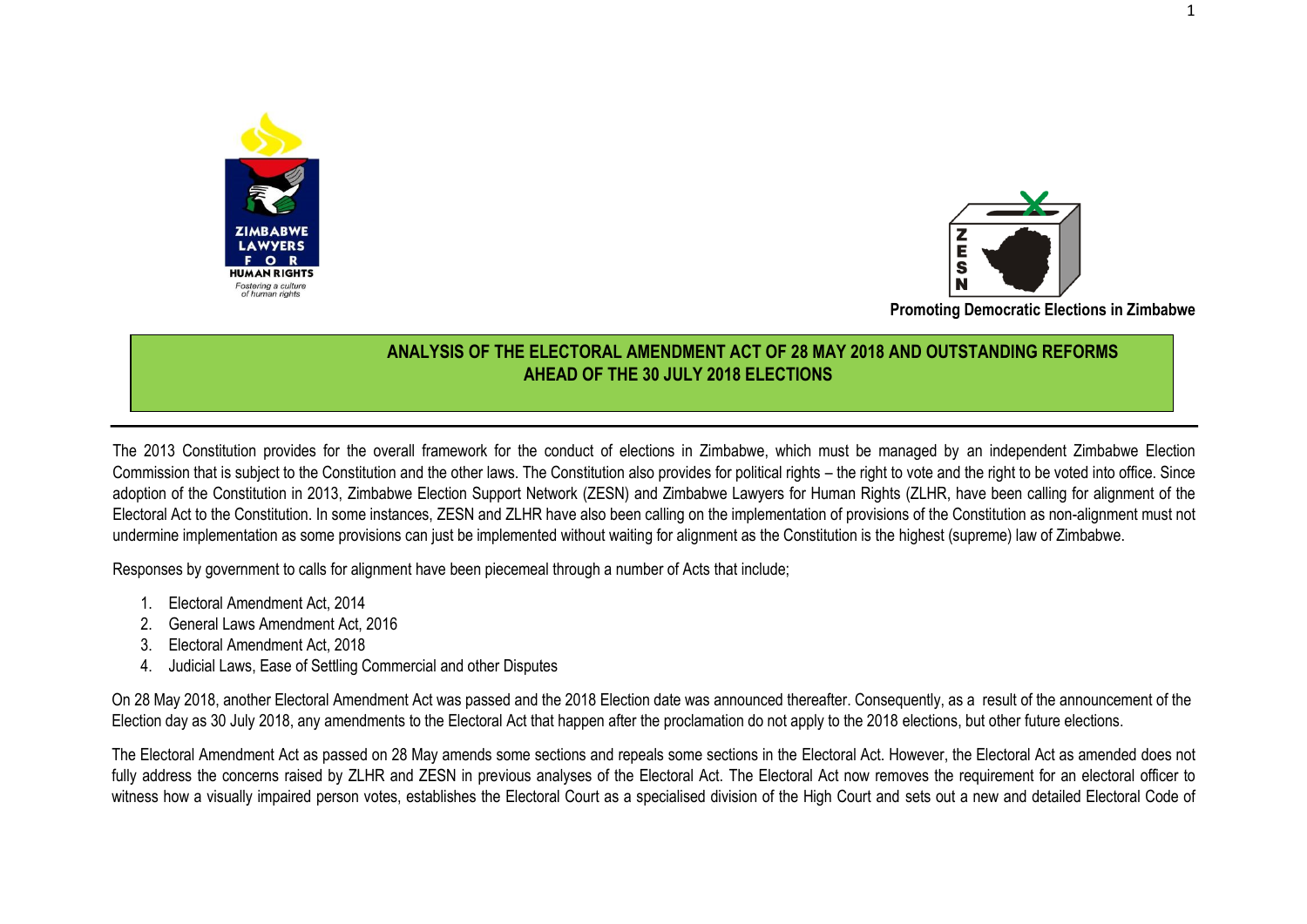Conduct for political parties, candidates and other interested stakeholders. Importantly, the Electoral Act now criminalises threatening statements by intimidators that they can discover how a voter cast his or her ballot and this is important in light of the noting of serial numbers by perpetrators as a means to intimidate the electorate. It revokes section 40F of the Electoral Act which requires all foreign contributions for the purpose of voter education to be channelled through ZEC and abolishes the use of voter registration certificates (registration slips) where a person's name does not appear on a voters' roll. There are a number of outstanding issues impacting the independence of ZEC, the right to vote, procurement and printing of ballot papers remains shrouded /in secrecy and there are no provisions directing the separation of election residue to enable petitioners to obtain a recount for a specified election. Another notable omission is the absence of a framework to guide the operations and accreditation of long term observers.

| The table below also highlights outstanding areas of reform (in blue) following the 28 May 2018 amendments. |  |  |
|-------------------------------------------------------------------------------------------------------------|--|--|
|                                                                                                             |  |  |

| <b>Issue</b>                                                                                     | <b>Provision in</b><br>Act | <b>Summary of Provisions</b>                                                                                                                                                                                                                                                                                 | <b>Comment</b>                                                                                                                                                                                                                                                                                                                                                                                                                                                                                                                                                                                                                                                                                                                                                                                                                                                                                       |
|--------------------------------------------------------------------------------------------------|----------------------------|--------------------------------------------------------------------------------------------------------------------------------------------------------------------------------------------------------------------------------------------------------------------------------------------------------------|------------------------------------------------------------------------------------------------------------------------------------------------------------------------------------------------------------------------------------------------------------------------------------------------------------------------------------------------------------------------------------------------------------------------------------------------------------------------------------------------------------------------------------------------------------------------------------------------------------------------------------------------------------------------------------------------------------------------------------------------------------------------------------------------------------------------------------------------------------------------------------------------------|
| <b>Provision in Constitution</b>                                                                 |                            |                                                                                                                                                                                                                                                                                                              |                                                                                                                                                                                                                                                                                                                                                                                                                                                                                                                                                                                                                                                                                                                                                                                                                                                                                                      |
| <b>Definition of terms</b>                                                                       | Section 4                  | Amended the interpretation section of the Electoral Act by adding<br>new terms and clarifying others.<br>New terms defined under this section include, 'election petition,'<br>'gender,' 'gender equality,' and registration office. Clause 2 also<br>defines the Electoral Court and a general election.    | • By definitively stating that the Electoral Court is a division of the High Court,<br>this section harmonises provisions of the Electoral Act with the Judicial Laws,<br>Ease of Settling Commercial and Other Disputes Act, and clarifies the<br>question of appointment of Judges to the Electoral Court. Inclusion of and<br>definition of the terms 'gender' and gender equality is also a commendable<br>development, given the responsibility of all state agencies to promote full<br>gender balance and the participation of women in all spheres of Zimbabwean<br>society on the basis of equality with men.<br>• What remains outstanding is clarifying the scope of the Electoral Court's<br>subject matter jurisdiction, whether the court will deal only with election<br>petitions or any other election related matters whenever they arise at any<br>period in the electoral cycle. |
| Gender<br>Section $17(1)(a)$ state must<br>promote full participation of<br>women                | Section 5 & 11             | Adds additional functions for ZEC to ensure that there is 'gender<br>mainstreaming, and gender equality' in electoral processes.<br>ZEC must also enhance gender equality on top of ensuring<br>impartiality<br>independence,<br>professionalism<br>0f<br>and<br>Commissioners and agents of the Commission. | • These provisions are commendable as ZEC must also ensure that gender is<br>mainstreamed in its work as well as ensuring fuller participation of everyone<br>regardless of gender. It is hoped that this will enable women to fully<br>participate in all activities carried out by ZEC in fulfilment of its mandate.                                                                                                                                                                                                                                                                                                                                                                                                                                                                                                                                                                               |
| Voter registration &<br><b>Voters Roll</b><br>Section 239 (c,d&e)<br>functions of ZEC include to | Section 18                 | The Minister is now required to obtain the approval of ZEC and<br>consult the former RGV before making regulations.<br>The Minister must get approval from ZEC and consult the former<br>Registrar General of Voters (RGV) on how to deal with                                                               | This provision maintains the role of the Minister in the introduction of<br>regulations on voter registration, sharing of information etc. ZEC must be left<br>to enact its own regulations without the consent or approval of the Minister or<br>the former RGV. Such involvement amounts to interference with the mandate<br>of a constitutional body. These powers are not supported by any constitutional                                                                                                                                                                                                                                                                                                                                                                                                                                                                                        |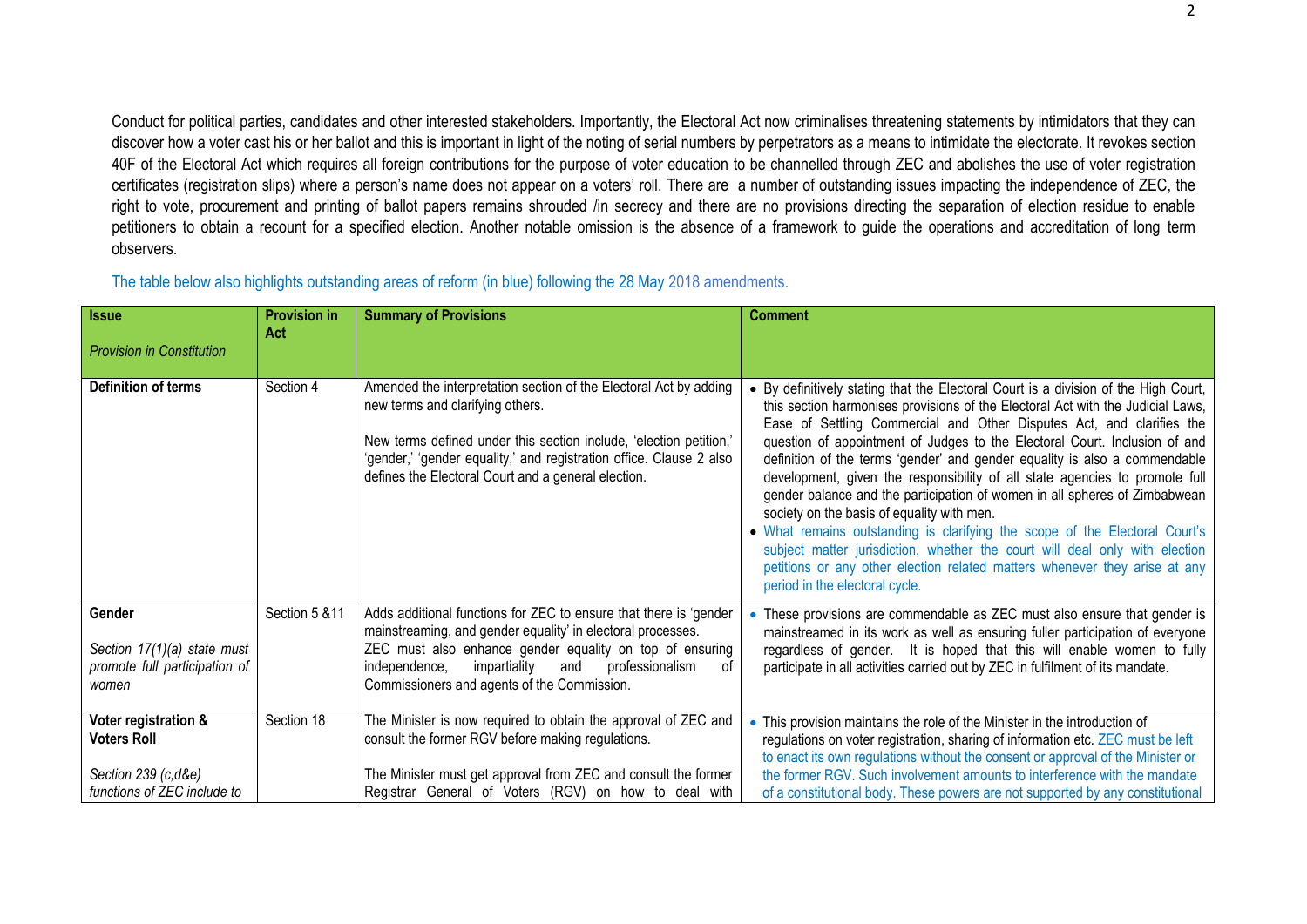| register voters, compile<br>voters roll and register,<br>ensure proper custody and<br>maintenance of voters roll<br>and register                                                                                                          |                    | confidential information that the former RGV has, or how to<br>resolve any discrepancies between the records of the former<br>RGV and those of the Commission and mandatory automatic and<br>electronic voter registration                                                                                                                                                                                                                                                                                                                                                                                                                                                                        | provision and are clearly unconstitutional<br>• The minister and the RGV should have no role in the management of<br>elections. What would be sensible and in accordance with the law, is to give<br>the law-making powers, in terms of regulations and rules, to ZEC itself as the<br>only constitutionally mandated body to conduct elections<br>• The RGV still has a say on the information that he has on registered voters<br>although he does not take part in this process anymore. RGV must have<br>handed over any information and material to ZEC in as much as it is needed<br>to create a comprehensive voter register. Section 239(c), (d) and (e)<br>unambiguously provide that the functions of ZEC include voter registration, the<br>compilation of voters' rolls and registers and the proper custody and<br>maintenance of voters' rolls and registers. There is no further role for the<br>former RGV and none for the Minister of Justice, Legal and Parliamentary<br>Affairs.                                                                                                |
|-------------------------------------------------------------------------------------------------------------------------------------------------------------------------------------------------------------------------------------------|--------------------|---------------------------------------------------------------------------------------------------------------------------------------------------------------------------------------------------------------------------------------------------------------------------------------------------------------------------------------------------------------------------------------------------------------------------------------------------------------------------------------------------------------------------------------------------------------------------------------------------------------------------------------------------------------------------------------------------|-----------------------------------------------------------------------------------------------------------------------------------------------------------------------------------------------------------------------------------------------------------------------------------------------------------------------------------------------------------------------------------------------------------------------------------------------------------------------------------------------------------------------------------------------------------------------------------------------------------------------------------------------------------------------------------------------------------------------------------------------------------------------------------------------------------------------------------------------------------------------------------------------------------------------------------------------------------------------------------------------------------------------------------------------------------------------------------------------------|
| registration<br>&<br>Voter<br><b>Voters Roll</b><br>Section 239(c,d&e)<br>functions of ZEC include to<br>register voters, compile<br>voters roll and register,<br>ensure proper custody and<br>maintenance of voters roll<br>and register | Section 20 &<br>21 | Updates provisions on the keeping of voters rolls by ZEC,<br>inspection by the public and obliges ZEC to keep and maintain<br>voters' roll in printed and electronic form for each polling area.<br>ZEC may prepare and maintain a consolidated national voters'<br>roll and a consolidated voters' roll for each constituency or ward<br>although these will not be used for polling.<br>Provides for the inspection of voters' rolls and provision of copies<br>and amends section 21 of the Electoral Act by outlining the<br>method for inspection and provision of the voters roll, including<br>the consolidated roll to any person who requests it, upon<br>payment of the prescribed fee. | • ZEC has an obligation to keep and maintain in printed and electronic format a<br>voters' roll for each polling station. Concerns have been raised in the past that<br>ZEC did not provide an electronic copy of the voters' roll that was searchable.<br>It is hoped that Commission will stick to the letter of the law and ensure that<br>the electronic version will be searchable.<br>• Whilst it is not mandatory for ZEC to prepare and maintain a consolidated<br>national, or consolidated constituency or ward voters' roll. This provision is<br>dangerous, as ZEC has an option and may decide not to produce the national,<br>constituency or ward voters' roll. There is a potential conflict within this<br>amendment as ZEC may prepare and maintain consolidated national,<br>constituency or ward voters roll which it has to provide for inspection. It must<br>be compulsory for ZEC to produce these voters' roll as these will be relevant<br>for some stakeholders such as candidates who would need to have<br>consolidated rolls, not just polling station voters' rolls. |
|                                                                                                                                                                                                                                           | Section 23         | Increases residence qualification of voters from a continuous<br>period of 12 months to a continuous period of 18 months before<br>a potential voter may be removed from the roll for that<br>constituency.                                                                                                                                                                                                                                                                                                                                                                                                                                                                                       | • The non-repeal of this section still means that Zimbabwean citizens based<br>abroad cannot return to participate in electoral processes if they have been<br>residing out of their constituencies for a continuous period of 18 months,<br>unless they are entitled to postal votes by virtue of being on government<br>service.<br>• It also means that anyone in prison cannot vote if they are away from their<br>constituency for 18 months and their name is removed from the voters roll.<br>• This section must be repealed to ensure that every citizen who registers vote<br>to be afforded the opportunity to register regardless of whether they have<br>been resident in the constituency of a prescribed period of time. ZLHR and                                                                                                                                                                                                                                                                                                                                                    |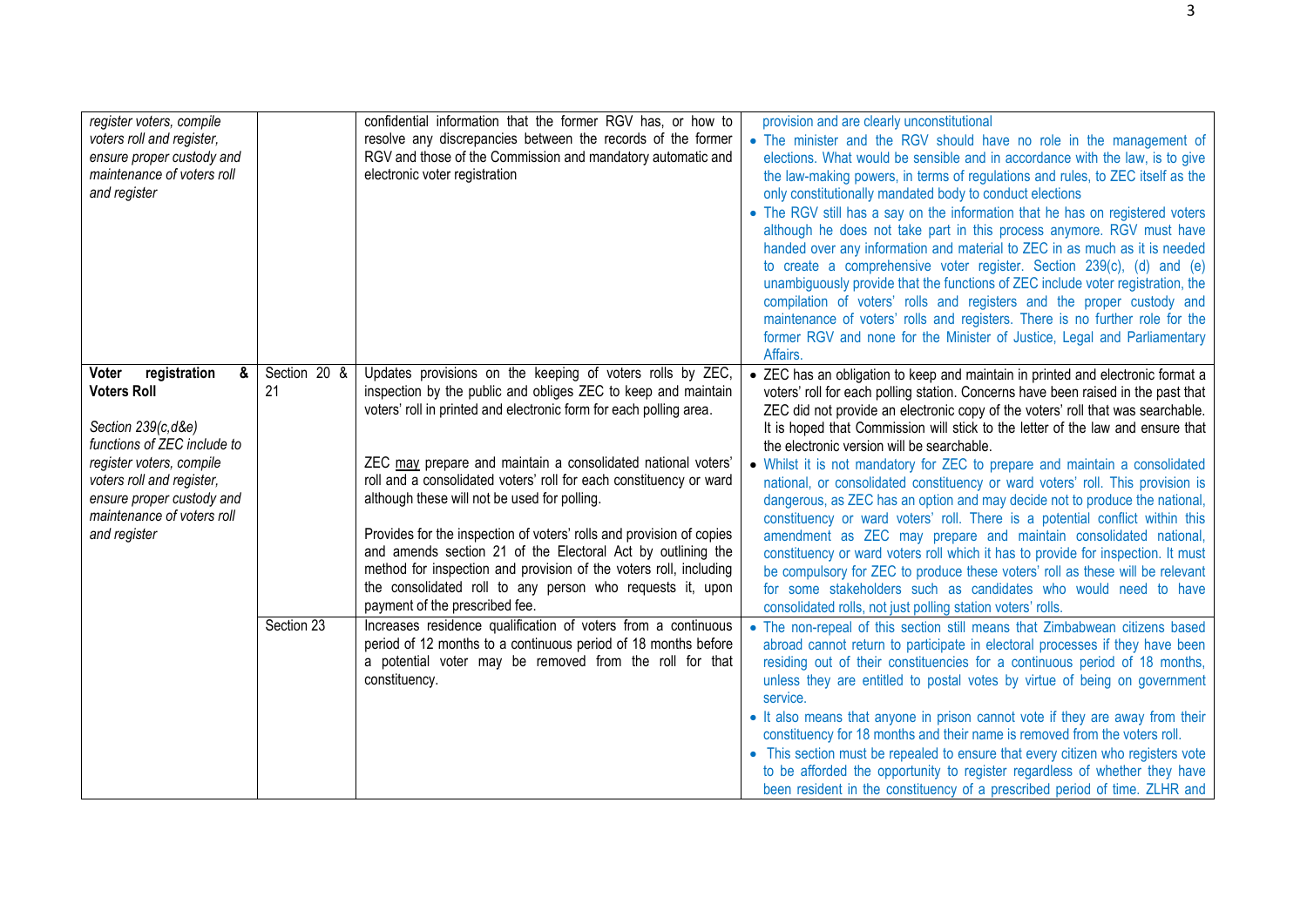|                                                                                                                                                                                                                                           |                                                                                         |                                                                                                                                                                                                                                                                                                                                                                                                                                                                                                                                                                                                                                                                                    | ZESN maintain that the political rights of all Zimbabweans provided in section<br>67(3) of the Constitution should be protected and that in its current form,<br>section 23 of the Electoral Act is unconstitutional. Provisions allowing those<br>living abroad to register to vote must be included and this can start with them<br>being allowed to vote for the Presidential candidate.                                                                                                                                                                                                                                |
|-------------------------------------------------------------------------------------------------------------------------------------------------------------------------------------------------------------------------------------------|-----------------------------------------------------------------------------------------|------------------------------------------------------------------------------------------------------------------------------------------------------------------------------------------------------------------------------------------------------------------------------------------------------------------------------------------------------------------------------------------------------------------------------------------------------------------------------------------------------------------------------------------------------------------------------------------------------------------------------------------------------------------------------------|----------------------------------------------------------------------------------------------------------------------------------------------------------------------------------------------------------------------------------------------------------------------------------------------------------------------------------------------------------------------------------------------------------------------------------------------------------------------------------------------------------------------------------------------------------------------------------------------------------------------------|
|                                                                                                                                                                                                                                           | Sections 24 &<br>25                                                                     | Presently, sections 24(1) and 25(1) of the Electoral Act require a<br>claimant for registration presents themselves at the appropriate<br>voter registration office and complete a claim form and may<br>request the assistance of a voter registration officer. The<br>amendments make it clear that a potential voter may register at<br>any voter registration centre anywhere in the country other than<br>in their own constituency and then seek a transfer which is done<br>when the voter registration officer is satisfied that they are<br>entitled. Candidates can also seek transfer to stand for election<br>in other constituencies but must seek approval from ZEC. | • This section incorporates provisions of Statutory Instrument 85 of 2017                                                                                                                                                                                                                                                                                                                                                                                                                                                                                                                                                  |
|                                                                                                                                                                                                                                           | Section 26A                                                                             | Substitutes section 26A with a new section that requires claims<br>for voter registration and transfer of voter registration to be<br>lodged no later than the second day following the publication of<br>the election proclamation.                                                                                                                                                                                                                                                                                                                                                                                                                                               | • This section shortens the period for registration after proclamation to 2 days<br>instead of the 12 days, but if voter registration is conducted continuously, as it<br>should this should not be fatal to citizens' political rights and as long as voter<br>registration is conducted transparently.                                                                                                                                                                                                                                                                                                                   |
| registration<br>&<br>Voter<br><b>Voters Roll</b><br>Section 239(c,d&e)<br>functions of ZEC include to<br>register voters, compile<br>voters roll and register,<br>ensure proper custody and<br>maintenance of voters roll<br>and register | Section 32 &<br>35                                                                      | Repeals section 32 and replaced it with wording providing for the<br>removal of duplicates (if one is registered more than once) and<br>empowers ZEC to de-duplicate the voters" roll by removing<br>duplicate or multiple names of a vote who appears more than<br>once. No notice is required to be given, to affected person. The<br>affected person may appeal to a designated magistrate of the<br>province.                                                                                                                                                                                                                                                                  | • Given the historical state of the voters' roll in previous election cycles, it is<br>important for ZEC to be able to de-duplicate the roll so as to guard against<br>electoral fraud. However, the stipulation that no notice has to be given is<br>contrary to the tenets of administrative justice as a voter should have the<br>opportunity to make representations before his/her name is removed from the<br>roll, and not after. Though there is an option of appealing to a designated<br>magistrate of the province, depending on timing it may be too late to get the<br>name enlisted back on the voters roll. |
|                                                                                                                                                                                                                                           | Section 36A                                                                             | Repeals provision which provided that under section 36A of the<br>Electoral Act, a person who has previously registered to vote is<br>excused from having to fill in a claim form, being only required to<br>produce proof of identity to the voter registration officer.                                                                                                                                                                                                                                                                                                                                                                                                          | • This is necessary for the creation and consolidation of a new voters roll for<br>Zimbabwe to prevent voters' names being carried over from the old roll. The<br>BVR system will go a long way in addressing the problems associated with the<br>old voters roll including duplications, and dead voters.                                                                                                                                                                                                                                                                                                                 |
|                                                                                                                                                                                                                                           | <b>Sections</b><br>$114(3)$ ,<br>$115(3)$ ,<br>$116(1)$ ,<br>$116(2)$ , $117(1-$<br>3), | Refers to a Registrar-General of voters (new role of ZEC as<br>provided in 2013 amendment)                                                                                                                                                                                                                                                                                                                                                                                                                                                                                                                                                                                         | • For clarity, it will be better if the term Registrar-General of Voters is completely<br>removed from the Electoral Act and substituted by ZEC voter registration<br>officers. This reference to a former Registrar-General of Voters, and a<br>Registrar General of Voters causes confusion.                                                                                                                                                                                                                                                                                                                             |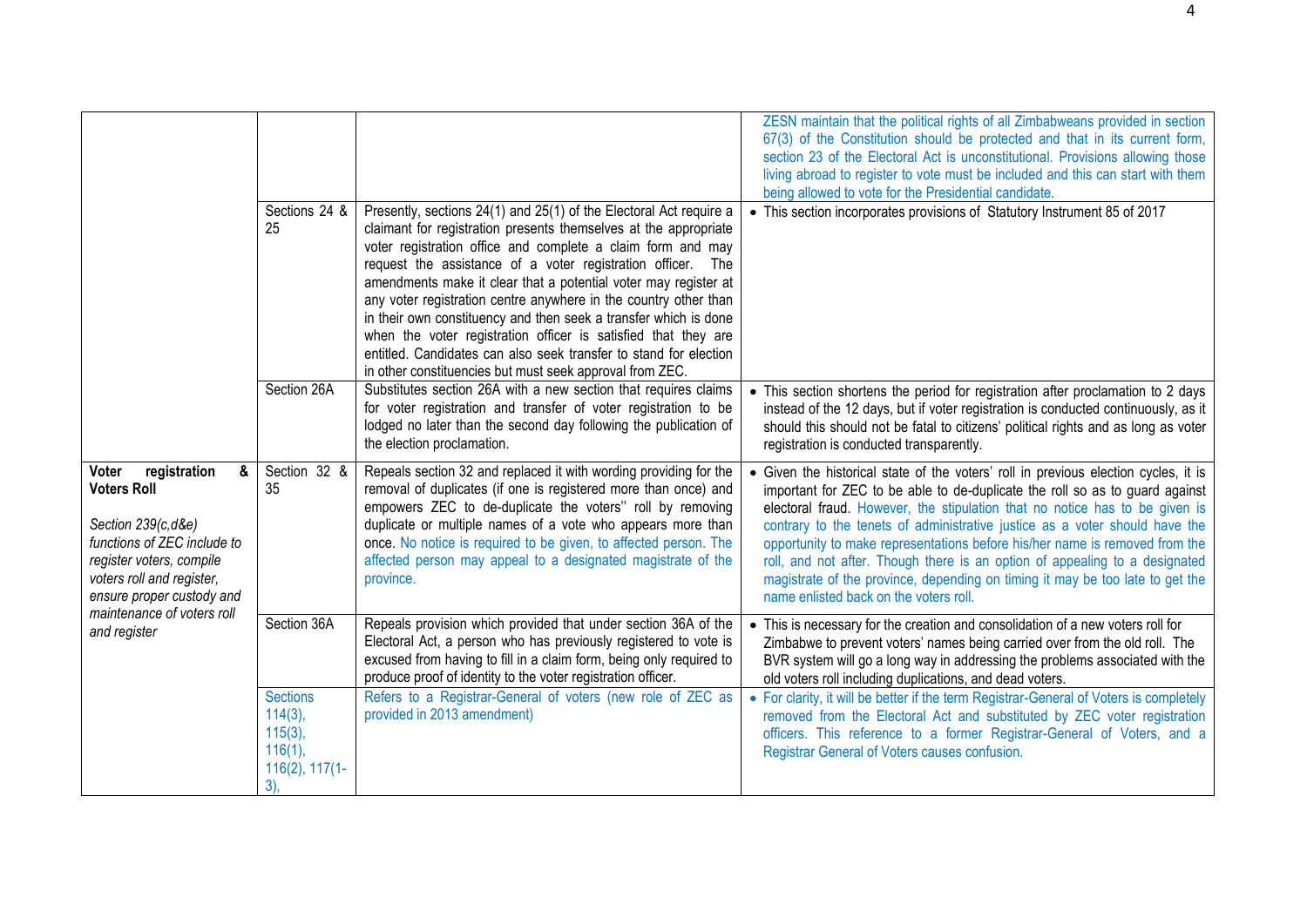|                                                                                                                                                                                                                                                                             | 188(1)193(a)               |                                                                                                                                                                                                                                                                                                                                          |                                                                                                                                                                                                                                                                                                                                                                                                                                                                                                                                                                                                                                                                                          |
|-----------------------------------------------------------------------------------------------------------------------------------------------------------------------------------------------------------------------------------------------------------------------------|----------------------------|------------------------------------------------------------------------------------------------------------------------------------------------------------------------------------------------------------------------------------------------------------------------------------------------------------------------------------------|------------------------------------------------------------------------------------------------------------------------------------------------------------------------------------------------------------------------------------------------------------------------------------------------------------------------------------------------------------------------------------------------------------------------------------------------------------------------------------------------------------------------------------------------------------------------------------------------------------------------------------------------------------------------------------------|
| <b>Preparation for Elections</b><br>Section 239(a&b) to<br>prepare for elections of the<br>president, parliament,<br>provincial and metropolitan<br>councils, local<br>authoritiesto ensure<br>conducted freely, fairly,<br>transparently and in<br>accordance with the law | Section 22A                | Enables ZEC establish two or more independent polling stations<br>to serve the same polling station area, and to split the voters' roll<br>for that area between such polling stations, if ZEC finds that the<br>estimated number of voters to be served by any polling station<br>exceeds the number determined by it to be manageable. | • The section brings a measure of opaqueness to the voting process as there is<br>no guidance as to what should be considered 'manageable' by the<br>Commission.<br>• This section can make it difficult for stakeholders to properly plan in advance<br>where they wish to deploy observers or polling agents, and it is not clear at<br>what stage ZEC can decide to create more polling stations to serve the main<br>polling station, and whether this will be sufficiently publicised. There is need to<br>ensure that the establishment of additional polling stations does not affect<br>proper planning and prejudice activities of other stakeholders involved in<br>elections. |
|                                                                                                                                                                                                                                                                             | <b>Section</b><br>required | There is no provision for ZEC to provide an election timetable<br>ahead of any election                                                                                                                                                                                                                                                  | • This section must provide the timeline within which ZEC must provide its<br>timetable for election, with relevant information such as the date by when the<br>timetable must be gazetted, cut-off date within which voters' roll must be<br>provided etc.                                                                                                                                                                                                                                                                                                                                                                                                                              |
| Section 268 Elections to<br>provincial councils must be<br>held in accordance with<br>Electoral Act                                                                                                                                                                         | <b>Section</b><br>required | No provision in Electoral Act on provincial councils.                                                                                                                                                                                                                                                                                    | • The electoral law must make provision for the provincial councils and election<br>of chairpersons for the provincial council as provided in section 268 of the<br>Constitution that provides for devolution of power.                                                                                                                                                                                                                                                                                                                                                                                                                                                                  |
| <b>Delimitation</b><br>Section 239(f) Role of ZEC<br>to delimit constituencies                                                                                                                                                                                              | Section 37B                | Removes President from the delimitation of constituencies<br>processes and repeals the whole section.                                                                                                                                                                                                                                    | • This consolidates the independence of the ZEC. Bringing provisions of the Act<br>in conformity with section 239(f) of the Constitution which makes the<br>delimitation of constituencies the role of ZEC.                                                                                                                                                                                                                                                                                                                                                                                                                                                                              |
| Section 157 & 161<br>ZEC to periodically delimit<br>constituencies & wards<br>once every ten years soon<br>as possible after census                                                                                                                                         | <b>Section</b><br>required | Act does not elaborate on delimitation process                                                                                                                                                                                                                                                                                           | • ZESN and ZLHR recommend that constituency boundary delimitations<br>provisions become elaborate to ensure that seat allocations enable voters to<br>be represented in the legislature in roughly equal population ratios.<br>• There is need to provide clear procedures and timelines to dispute the<br>delimitation process through the Electoral Court.                                                                                                                                                                                                                                                                                                                             |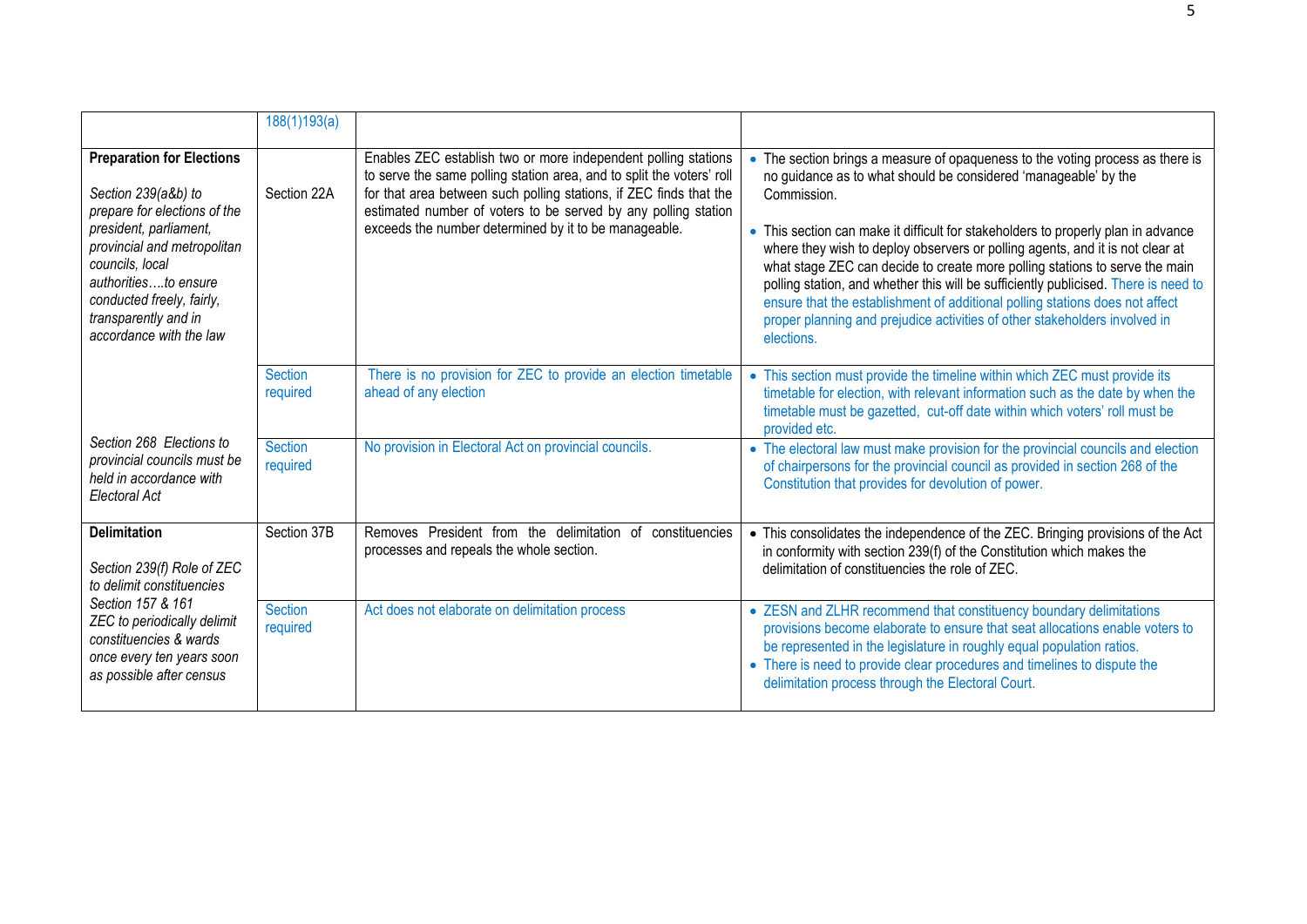| Section 155(2)(c)<br>Reasonable access to all<br>materials and information to<br>participate effectively | Section<br>required         | Act does not provide for access to maps following delimitation                                                                                                                                                                                         | • Maps for delimited boundaries must be available for inspection at ZEC offices.<br>Ability to inspect maps showing the boundaries of constituencies after<br>publication of notice in government gazette, including district boundaries<br>advances section 155(2)(c), being reasonable access to all material and<br>information to participate effectively. This new provision must be inserted.                                                                                                                                                                                                              |
|----------------------------------------------------------------------------------------------------------|-----------------------------|--------------------------------------------------------------------------------------------------------------------------------------------------------------------------------------------------------------------------------------------------------|------------------------------------------------------------------------------------------------------------------------------------------------------------------------------------------------------------------------------------------------------------------------------------------------------------------------------------------------------------------------------------------------------------------------------------------------------------------------------------------------------------------------------------------------------------------------------------------------------------------|
| <b>Voter Education</b><br>Section 239(f) ZEC to<br>conduct and supervise voter<br>education              | Section 40B                 | Now requires that voter education be conducted in an accurate,<br>gender sensitive manner and unbiased manner, with due regard<br>to the updated electoral Code of Conduct for political parties and<br>candidates prescribed in the Fourth Schedule.  | • The mainstreaming of gender by the Commission in its work is commendable<br>and will go a long way in fostering the participation of women. However, it is<br>crucial for the Commission to factor in other special interest groups such as<br>the disabled in the provision of voter education material.                                                                                                                                                                                                                                                                                                      |
|                                                                                                          | Section 40F                 | Repeals section 40F which required all foreign contributions for<br>the purpose of voter education to be channelled through ZEC.                                                                                                                       | • This is progressive as it will open up the possibility of more civil society<br>organisations collaborating and complementing ZEC in conducting voter<br>education.                                                                                                                                                                                                                                                                                                                                                                                                                                            |
|                                                                                                          | <b>Section</b><br>40C(1)(h) | Voter education must be funded solely by local contributions or<br>donations, if foreign funding, then this must be channelled<br>through ZEC for onward allocation.                                                                                   | • This provision must be repealed as it is not justifiable in a democratic society<br>that is upholding the right to freedom of association, expression etc. It is more<br>absurd as ZEC is not obliged to set up a proper structure for management of<br>these funds.                                                                                                                                                                                                                                                                                                                                           |
|                                                                                                          | <b>Section</b><br>40C(3)(c) | Criminalises the conducting of voter education as part of a<br>course in law or civics.                                                                                                                                                                | • Again this is not justifiable, given the inclusion of political rights in the<br>Constitution and whole chapter of elections, this section must be repealed.<br>Instead a new section that clearly defines what voter education is, taking into<br>account other constitutional provisions must be included.<br>• There is no section that obliges ZEC to ensure that its voter education is<br>accessible to everyone in form and content, such as sign language, other<br>national languages and be simple.<br>• Must ensure that voter education is a continuous process throughout the<br>electoral cycle. |
| <b>Election observation</b><br>Section 239(i) of accredit<br>observers of elections and<br>referendums   | Section 40G                 | This extends the function of election observers to include<br>furnishing ZEC with a comprehensive review of the election<br>taking into account all relevant circumstances, including factors<br>that have a bearing on gender equality and elections. | This is also commendable, but should go beyond gender as discussed<br>$\bullet$<br>above.                                                                                                                                                                                                                                                                                                                                                                                                                                                                                                                        |
|                                                                                                          | Section 40H                 | Addition of a representative from the Minister responsible for<br>women's affairs, gender or community development to the<br><b>Observers Accreditation Committee.</b>                                                                                 | Section 239(i) of the Constitution empowers ZEC to accredit observers of<br>$\bullet$<br>elections and referendums. This section does not outline a role for the<br>Executive as represented by the various ministries outlined in section 40H<br>of the Electoral Act and is unconstitutional in its current form. ZEC must<br>include a gender expert that is independent of the executive in its                                                                                                                                                                                                              |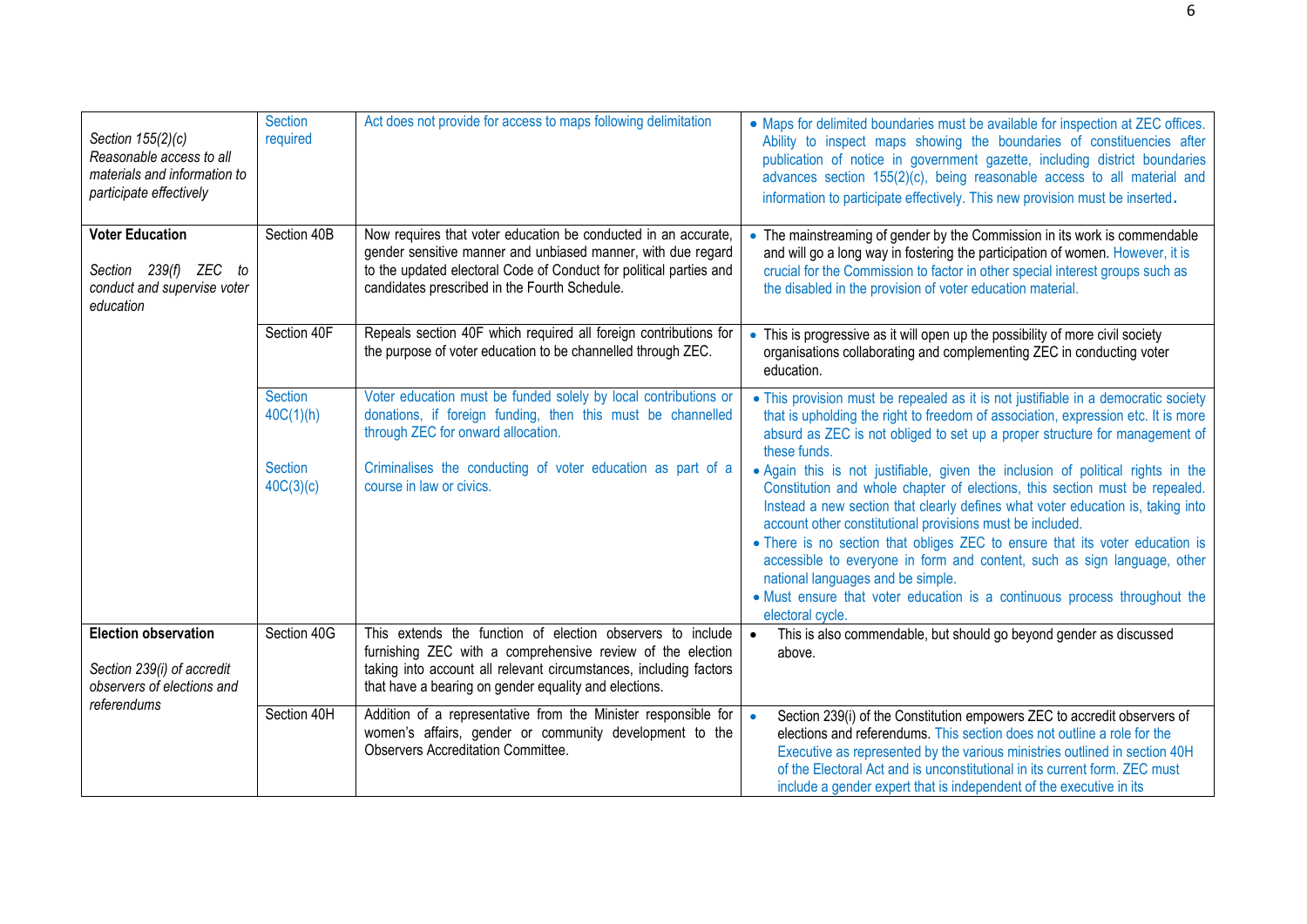|                                                         |                          |                                                                                                                                                                                                                                                                                                                                               |           | <b>Accreditation Committee.</b>                                                                                                                                                                                                                                                                                                                                                                                                                                                                                                                                                                                                                                                                                                                                                                                                                                                                                                                                                                                                                                                                                                                                              |
|---------------------------------------------------------|--------------------------|-----------------------------------------------------------------------------------------------------------------------------------------------------------------------------------------------------------------------------------------------------------------------------------------------------------------------------------------------|-----------|------------------------------------------------------------------------------------------------------------------------------------------------------------------------------------------------------------------------------------------------------------------------------------------------------------------------------------------------------------------------------------------------------------------------------------------------------------------------------------------------------------------------------------------------------------------------------------------------------------------------------------------------------------------------------------------------------------------------------------------------------------------------------------------------------------------------------------------------------------------------------------------------------------------------------------------------------------------------------------------------------------------------------------------------------------------------------------------------------------------------------------------------------------------------------|
|                                                         | Section 40K              | Provides for the election observer status of the Zimbabwe<br>Human Rights Commission (ZHRC) as represented by its<br>commissioners or employees is given.<br>ZHRC provides draft report on any election or electoral related<br>process that it observes to ZEC first and must consider the<br>comments that may be made by ZEC on the draft. | $\bullet$ | This is progressive as ZEC is mandated to accredit any employee or<br>commissioner of ZHRC who wishes to observe an election or electoral<br>process. Given the wide mandate of the ZHRC this provision could greatly<br>improve transparency of elections and by ensuring that the ZHRC is able to<br>conduct its operations unhindered, however, the requirement that a draft<br>report be provided to ZEC which makes comments that must be considered<br>erodes the independence of ZHRC.                                                                                                                                                                                                                                                                                                                                                                                                                                                                                                                                                                                                                                                                                |
|                                                         | Section 40H              | Observers Accreditation Committee still includes employees<br>within the executive arm of government                                                                                                                                                                                                                                          | $\bullet$ | ZEC has function of accrediting observers (section 239). Those disqualified<br>from being appointed to ZEC is clear in terms of section 240 of the<br>Constitution, with members and employees of statutory body, councils and<br>government controlled entities not eligible. Provisions of section 40H must<br>be repealed so that no one who is disqualified from being part of ZEC is<br>part of the Accreditation Committee.                                                                                                                                                                                                                                                                                                                                                                                                                                                                                                                                                                                                                                                                                                                                            |
|                                                         | Section 401              | Accreditation of Observers is decentralised to provinces,<br>provides who applications are received and passed on to<br>accreditation committee, the Minister of Foreign Affairs can invite<br>foreign observers                                                                                                                              | $\bullet$ | While accreditation is decentralised to the provinces, there is no clear<br>timelines for Chief Elections Officers to communicate with Observers<br>Accreditation Committee and the applicants.<br>They must be clear short timeframes of communication between the date of<br>receiving the application and communicating the outcome.<br>• ZEC has function of accrediting observers; it must therefore call for all<br>applications. Minister of Foreign Affairs, an employee of a statutory body and<br>interested party in elections must not invite have leeway to invite certain<br>individuals to observe the elections. Accreditation Committee must be<br>composed of personnel from ZEC with no politicians for it to be independent<br>as envisaged in section 235 of the Constitution on independence of<br>Commissions – specifically that they are not subject to direction or control of<br>anyone.<br>• The law must explicitly provide for long term observation by domestic and<br>international observers.<br>. In addition the law must waiver accreditation fees particularly for local<br>observers as the case in other jurisdictions in the region. |
| Representation of<br>persons with disabilities          | Section 45               | Requires that the two candidates to represent persons with<br>disability must consist of a woman and a man.                                                                                                                                                                                                                                   | $\bullet$ | Ensure that the needs of women with disabilities will be represented in the<br>Senate.                                                                                                                                                                                                                                                                                                                                                                                                                                                                                                                                                                                                                                                                                                                                                                                                                                                                                                                                                                                                                                                                                       |
| Section 155 (2) State must<br>take appropriate measures | 7 <sup>th</sup> Schedule | Election of Senators to represent persons with disabilities                                                                                                                                                                                                                                                                                   |           | The majority of the board members are appointed by the Minister and there<br>is too much executive control in the composition of the Board that is<br>supposed to sit as the Electoral College.                                                                                                                                                                                                                                                                                                                                                                                                                                                                                                                                                                                                                                                                                                                                                                                                                                                                                                                                                                              |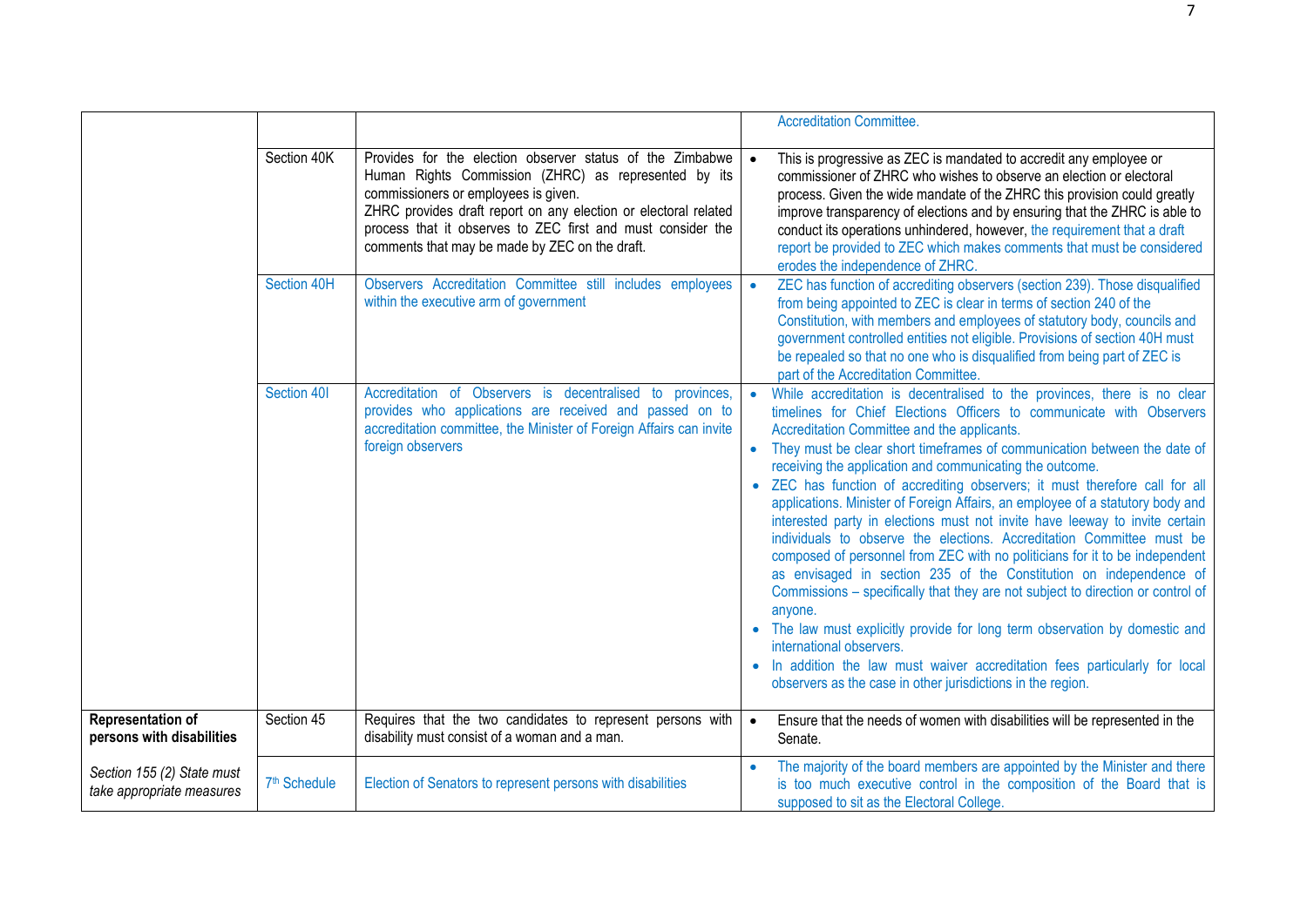| to facilitate voting by people<br>with disabilities and special<br>needs             |                            |                                                                                                                                                                                                                                                                                                                                                                                                                       | $\bullet$              | This provision ensures that nomination for people with disabilities office is<br>exclusionary as others who are not registered in such organisations are not<br>able to nominate, this violates the right to freedom of association stipulated<br>in section 58 of the Constitution.                                                                                                                                                                                                                                                                                    |
|--------------------------------------------------------------------------------------|----------------------------|-----------------------------------------------------------------------------------------------------------------------------------------------------------------------------------------------------------------------------------------------------------------------------------------------------------------------------------------------------------------------------------------------------------------------|------------------------|-------------------------------------------------------------------------------------------------------------------------------------------------------------------------------------------------------------------------------------------------------------------------------------------------------------------------------------------------------------------------------------------------------------------------------------------------------------------------------------------------------------------------------------------------------------------------|
| <b>Ballot papers</b><br>Section 239(g) design, print<br>and distribute ballot papers | Section 52A                | Requires ZEC to ensure that the number of ballot papers printed<br>for any election does not exceed by more than 10% the number<br>of registered voters eligible to vote in the election.                                                                                                                                                                                                                             | $\bullet$              | This is a progressive as it conforms to best practices. In addition in the<br>interests of transparency this section should be expanded to include the<br>need for a bidding process for the printing of ballot papers to ensure that all<br>interested parties are satisfied as to the integrity of the process.                                                                                                                                                                                                                                                       |
|                                                                                      | Section 126                | Removes requirement that ZEC must remove the name of a<br>deceased or withdrawn candidate from a ballot paper after it has<br>been printed.                                                                                                                                                                                                                                                                           | $\bullet$              | While it may not be possible to remove the name of a deceased candidate<br>from the ballot paper, all reasonable steps must be taken to ensure that<br>voters in the area concerned are made aware of the death of a candidate.                                                                                                                                                                                                                                                                                                                                         |
| Voting<br>Section 156 Conduct of<br>elections and referendums                        | Section 56                 | Removes the proviso that if the name of the voter did not appear<br>on the ward voters roll he or she shall be entitled to vote<br>upon production of a voters registration certificate issued to<br>him or her; and proof of identity.<br>It also further provides that voters can decline to vote in a<br>particular election where two or more elections are being<br>conducted at the same time.                  | $\bullet$<br>$\bullet$ | This removal of the provision that voters whose names did not appear on<br>the voters roll could use voter registration slips or identity cards to vote is<br>necessary given the many instances in which they were used to vote<br>multiple times in the 2013 elections.<br>There is scope for voters to pick and choose which elections to participate<br>in where there are 2 or more being conducted simultaneously is also a<br>welcome development, provided that there are sufficient safeguards to<br>ensure that the declined ballot papers are accounted for. |
|                                                                                      | Section<br>56(1a)          | States that every voter is entitled to vote for a constituency<br>representative or councillor at the polling station he/she is<br>registered at a by-election                                                                                                                                                                                                                                                        | $\bullet$              | Clarifies that voting during by elections will be done at polling station where<br>one is registered.                                                                                                                                                                                                                                                                                                                                                                                                                                                                   |
|                                                                                      | Section 56(3)              | Provides that (unless directed by ZEC) the presiding officer shall<br>require an applicant for a ballot paper to produce his or her<br>voters registration certificate or proof of identity and if the voter's<br>name appears on the ward voters roll and it is clear that they<br>have not voted, they are given ballot papers and the elections<br>officer may mark their certificate or identity card accordingly | $\bullet$              | This provision may be a safeguard to prevent double voting. However it<br>may cause challenges if election officers insist on inspecting a voter<br>registration certificate as some voters may have lost these.                                                                                                                                                                                                                                                                                                                                                        |
|                                                                                      | Section 59                 | Removes requirement for an electoral officer to witness how a<br>visually impaired person votes.                                                                                                                                                                                                                                                                                                                      | $\bullet$              | This will assist in protecting the secrecy of the vote for blind voters.<br>However, it would be more desirable to provide template ballots or tactile<br>ballots which blind voters can use to vote by themselves, unassisted in line<br>with the progressive realisation of the rights of the disabled in section 83 of<br>the Constitution.                                                                                                                                                                                                                          |
|                                                                                      | <b>Section</b><br>required | To provide for voting of people in prison on voting day.                                                                                                                                                                                                                                                                                                                                                              |                        | There must be provision for voting for people in prison as provided in other<br>countries. Prisoners must at the very least be allowed to vote for                                                                                                                                                                                                                                                                                                                                                                                                                      |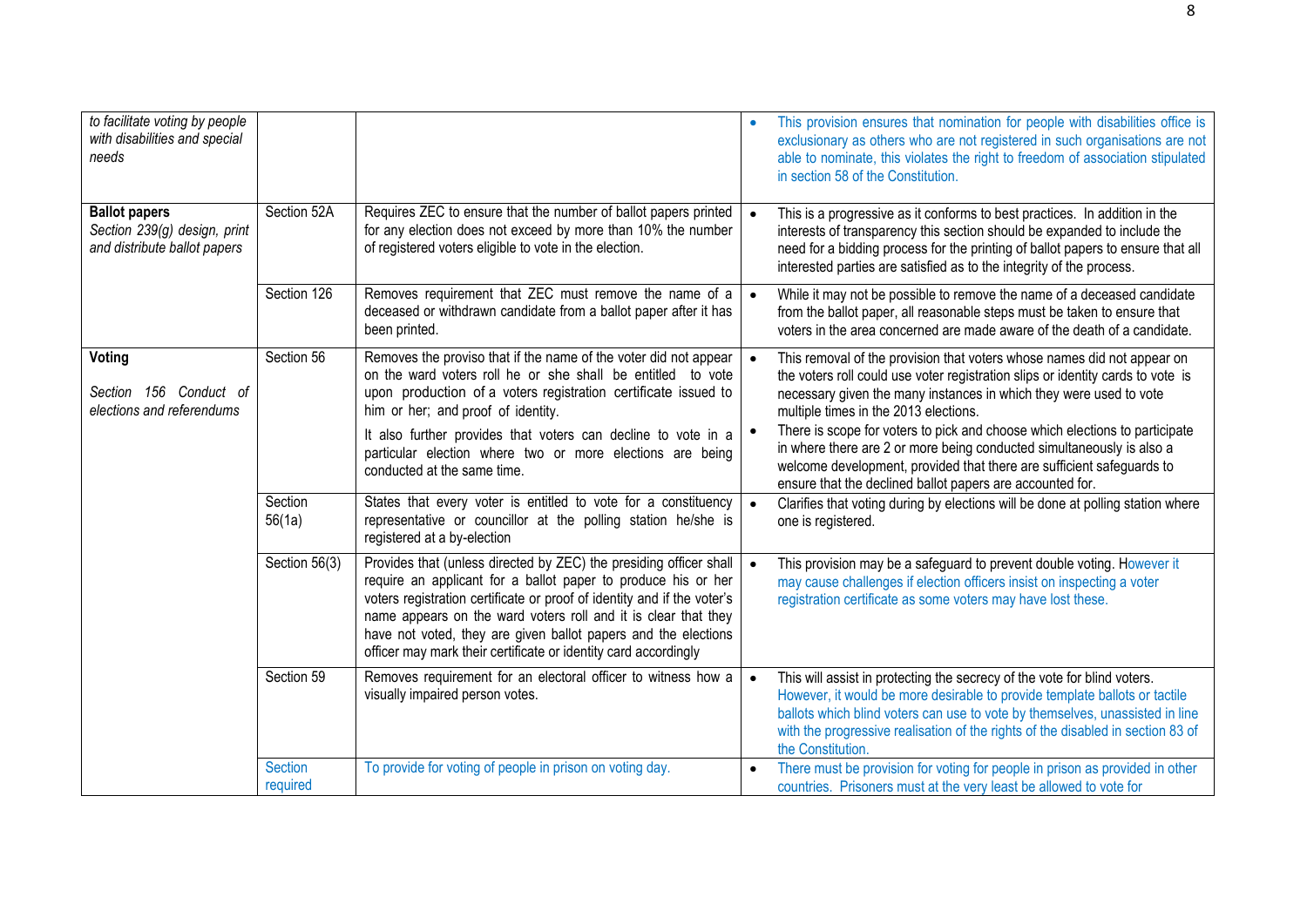|                                                                                                    |                            |                                                                                                                                                                                                                                                                                                                                                                                                                                                                                                                                                                                                                                                                                 | candidates in the National Assembly and for the President.                                                                                                                                                                                                                                                                                                                                                                      |
|----------------------------------------------------------------------------------------------------|----------------------------|---------------------------------------------------------------------------------------------------------------------------------------------------------------------------------------------------------------------------------------------------------------------------------------------------------------------------------------------------------------------------------------------------------------------------------------------------------------------------------------------------------------------------------------------------------------------------------------------------------------------------------------------------------------------------------|---------------------------------------------------------------------------------------------------------------------------------------------------------------------------------------------------------------------------------------------------------------------------------------------------------------------------------------------------------------------------------------------------------------------------------|
|                                                                                                    | <b>Section</b><br>required | To reinstate the special vote which can be for people with a<br>physical infirmity, disability or pregnancy, absence from voting<br>district while serving as an election officer, on duty as a member<br>of the security services.                                                                                                                                                                                                                                                                                                                                                                                                                                             | This will allow those who will be conducting elections, those who are not<br>$\bullet$<br>able to go to their polling stations because of physical condition to vote. The<br>votes will then be sent to the respective polling stations on election day for<br>counting.                                                                                                                                                        |
| <b>Electoral malpractices</b>                                                                      | Section 133A               | This expands the scope of punishable "intimidation" by<br>'threatening statements by alleged intimidators that they can<br>discover how a voter cast his or her ballot.' If convicted of this<br>offence, a perpetrator is liable to a fine level ten (\$700) or to<br>imprisonment for a period not exceeding five years or to both<br>such fine and such imprisonment.                                                                                                                                                                                                                                                                                                        | This is a progressive addition given the widespread reports of intimation of<br>potential voters in the previous elections and the BVR exercise where political<br>party actors were recording serial numbers of voter registration certificates on<br>the pretext that they will be able to determine how a voter has cast their vote.<br>The criminalisation of this practice should act as a deterrent for future offenders. |
| Access to media                                                                                    | Section 160J               | Amends section 160J "Conduct of news media during election<br>period" by activating the provisions which mandate news media<br>to ensure equitable coverage in an election period to any<br>specified date on or after the beginning of the period of six<br>months before the end of the five-year term of Parliament as<br>specified in section 143 of the Constitution.                                                                                                                                                                                                                                                                                                      | The extension of the 'election period' is crucial to curb partisan news coverage<br>as it will assist in equitable coverage of all the players and not give the one<br>candidate an advantage over another.                                                                                                                                                                                                                     |
| <b>Conflict Management</b>                                                                         | Section 160A               | Empowers ZEC to activate the Act's provisions on the setting up<br>of the National Multiparty Liaison Committee and the media<br>monitoring of elections before rather than after the proclamation<br>of an election, provided that the period shall commence as soon<br>as possible after the closure of nominations in an election (or, in<br>the case of a national multiparty liaison committee, from such<br>date as the Commission may designate, after consultation with<br>the Minister, being any date on or after the beginning of the<br>period of six months before the end of the five-year term of<br>Parliament as specified in section 143 of the Constitution. | This provision is crucial for conflict management and will assist in creating a<br>more peaceful environment through the early activation of the National Multiparty<br>Liaison Committee. It would be more desirable to have the Multi-Party Liaison<br>Committee set up much earlier                                                                                                                                          |
| <b>Election dispute</b><br>resolution<br>Section 155(2)(e) ensure<br>timely resolution of election | Section 121                | Provides that the Electoral Court is a division of the High Court                                                                                                                                                                                                                                                                                                                                                                                                                                                                                                                                                                                                               | This is in line with the Judicial Laws, Ease of Settling Commercial and Other<br>Disputes Act. However, the temporal (time frame) and subject matter jurisdiction<br>of the court needs to be clarified. It has to be clear what cases the Electoral<br>Court will deal with and whether these cases can be heard throughout the<br>electoral cycle.                                                                            |
| disputes                                                                                           | Section 163                | Provides that assessors of the Electoral Court and the panel of<br>names from which they are drawn must be equally representative<br>of women and men.                                                                                                                                                                                                                                                                                                                                                                                                                                                                                                                          | This is commendable and in line with the gender mainstreaming provisions now<br>contained in the Act.                                                                                                                                                                                                                                                                                                                           |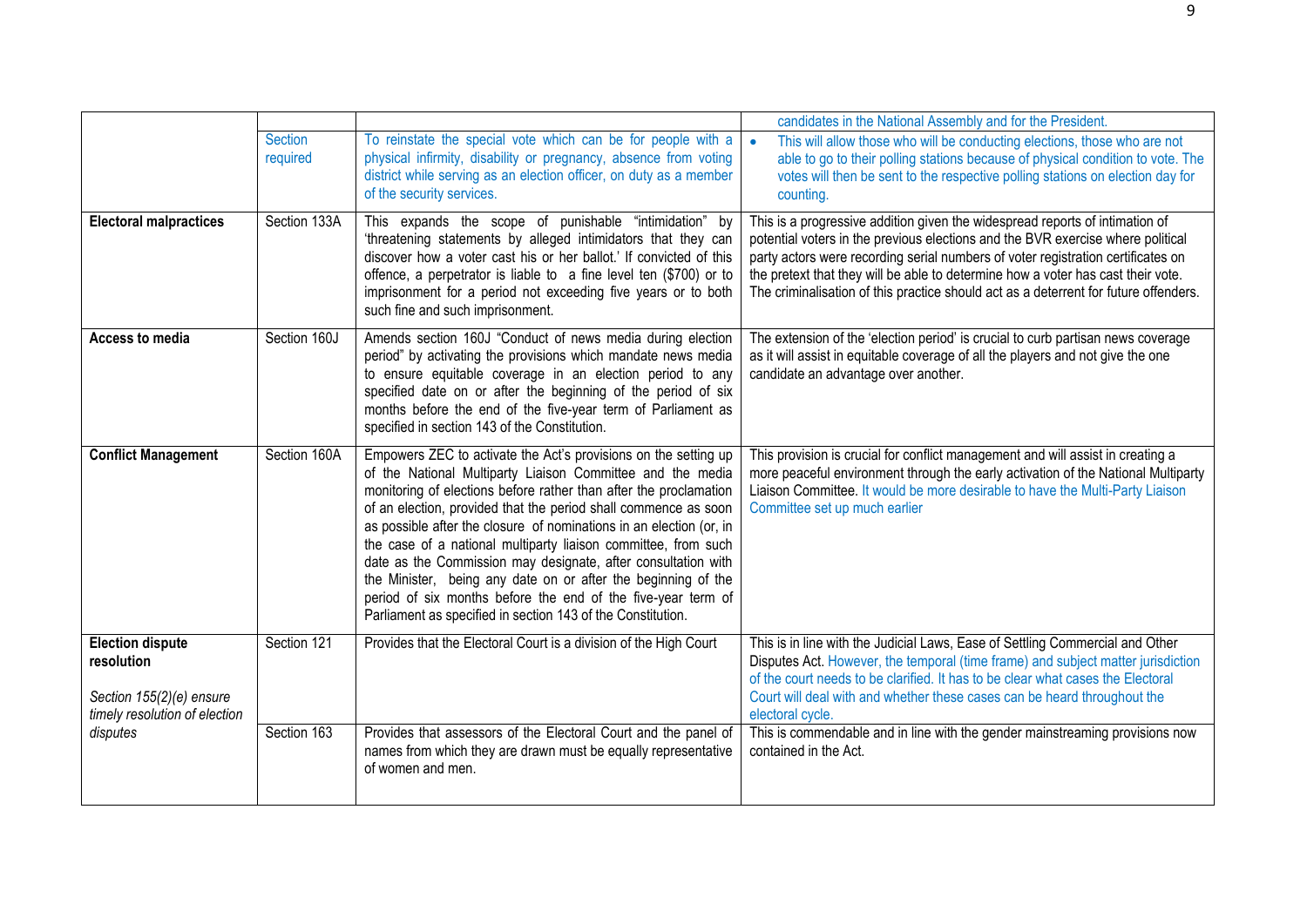|                                                  | Section 171<br>Section<br>171(9) | Enables the Electoral Court to take oral evidence in connection<br>with an election petition before it.<br>Inserted provision that the provision of security of costs and<br>power to condone late filing is that applicable to other                                                                                             | This is an important clarification given that the definition section had defined an<br>election petition as an 'application' in terms of which courts typically do not<br>permit the hearing of oral evidence and instead resolve disputes on the papers.<br>The express mention of oral evidence will ensure election petitions are not<br>dismissed simply because there are disputes of fact.<br>This brings clarity on how best litigants and lawyers can deal with filing petitions<br>late. It is hoped that the security of costs will be determined in the same manner |
|--------------------------------------------------|----------------------------------|-----------------------------------------------------------------------------------------------------------------------------------------------------------------------------------------------------------------------------------------------------------------------------------------------------------------------------------|--------------------------------------------------------------------------------------------------------------------------------------------------------------------------------------------------------------------------------------------------------------------------------------------------------------------------------------------------------------------------------------------------------------------------------------------------------------------------------------------------------------------------------------------------------------------------------|
|                                                  |                                  | applications in the High Court                                                                                                                                                                                                                                                                                                    | as other High Court applications and will not be too high.                                                                                                                                                                                                                                                                                                                                                                                                                                                                                                                     |
|                                                  | Section 172                      | The effect of this amendment (among other things) will be that<br>every election petition shall be determined within 6 months from<br>the date of filing and every appeal therefrom will be determined<br>within 3 months from the date of the lodging of the appeal.<br>Previously appeals had to be determined within 3 months. | The expeditious resolution of election disputes is crucial to the electoral process<br>and these provisions are key in this regard. However the new section must have<br>restated that the interests of justice should always be paramount where<br>directions are given by Judges so as not to unduly prejudice the litigants.                                                                                                                                                                                                                                                |
|                                                  |                                  | Further the Chief Justice/ Judge President or the presiding Judge<br>are empowered to give directions as to the filing of documents in<br>a manner that will ensure that the time limits are met.                                                                                                                                 |                                                                                                                                                                                                                                                                                                                                                                                                                                                                                                                                                                                |
|                                                  | Section 70(3)                    | Gives the chief election officer power to destroy all documents<br>relating to the constituency within 14 days if no election petition is<br>filed, and keep the material for 6 months if a petition is filed                                                                                                                     | • There is a conflict between section 70 and the amended section 171(19),<br>which now allows for applications for condonation of late filing. A litigant may<br>file an application for condonation, and find that the election documents have<br>been destroyed.<br>• There is need to increase the duration within which all material may be kept to                                                                                                                                                                                                                        |
|                                                  |                                  |                                                                                                                                                                                                                                                                                                                                   | six months regardless of whether a petition has been filed as in other<br>jurisdictions.                                                                                                                                                                                                                                                                                                                                                                                                                                                                                       |
|                                                  |                                  |                                                                                                                                                                                                                                                                                                                                   | • ZEC must be compelled to keep the election residue separate for the different<br>elections: president, national assembly and councillors. This will eliminate the<br>prohibition of opening ballot boxes containing election residue from all the<br>different seats as has been the case in the past.                                                                                                                                                                                                                                                                       |
|                                                  | Section 166                      | Provisions on who may file and who may be a party to an<br>election petition being the candidate, who can be the President,<br>member of parliament, or councillor.                                                                                                                                                               | • Provision shields ZEC from being accountable in courts for the negative role it<br>plays in elections despite the fact that the petition can rest on bad<br>management of election by ZEC, which issue can only be answered by ZEC.<br>ZEC must be cited as respondent in election petitions.<br>• Need to review election court rules to become updated and enhance access to                                                                                                                                                                                               |
| Section 93 challenge to<br>presidential petition |                                  |                                                                                                                                                                                                                                                                                                                                   | justice as they are overly technical.                                                                                                                                                                                                                                                                                                                                                                                                                                                                                                                                          |
|                                                  | Section 166                      | Defines respondent as "President, a member of Parliament or                                                                                                                                                                                                                                                                       | • There is need to remove President as respondent in the definition section as                                                                                                                                                                                                                                                                                                                                                                                                                                                                                                 |
|                                                  |                                  | councillor whose election or qualification for holding the office is                                                                                                                                                                                                                                                              | all the provisions on PART XIII of the Electoral Act, do not provide for election                                                                                                                                                                                                                                                                                                                                                                                                                                                                                              |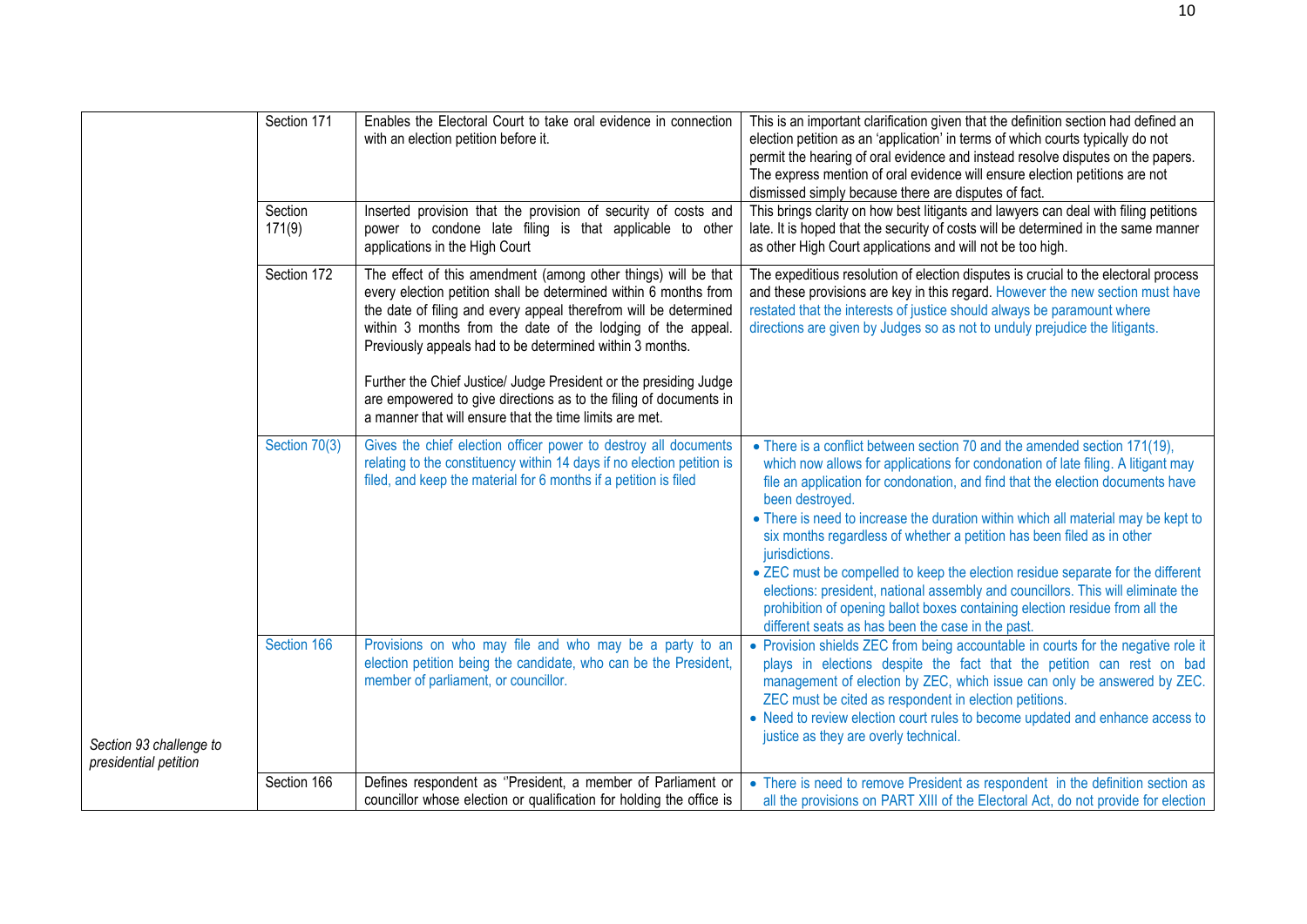|                                                                                                                                                                                                  |                            | complained of in an election petition"                                                                                                                                                                                                                                                                                                                                                                                                                                                            | petitions filed to challenge presidential results as this is not dealt with in terms<br>of section 93 of the Constitution.                                                                                                                                                                                                                                                                                                                                                                                                                                                                                                                                                                                                                                                                                                                                                                                                                                          |
|--------------------------------------------------------------------------------------------------------------------------------------------------------------------------------------------------|----------------------------|---------------------------------------------------------------------------------------------------------------------------------------------------------------------------------------------------------------------------------------------------------------------------------------------------------------------------------------------------------------------------------------------------------------------------------------------------------------------------------------------------|---------------------------------------------------------------------------------------------------------------------------------------------------------------------------------------------------------------------------------------------------------------------------------------------------------------------------------------------------------------------------------------------------------------------------------------------------------------------------------------------------------------------------------------------------------------------------------------------------------------------------------------------------------------------------------------------------------------------------------------------------------------------------------------------------------------------------------------------------------------------------------------------------------------------------------------------------------------------|
| <b>Complaints to ZEC</b><br>Section 239(k) receive and<br>consider complaints from<br>the public                                                                                                 | Section 190                | Repeals the current procedure for claims to the Commission and<br>makes fuller provisions in connection with the making of<br>complaints to ZEC. These complaints must be made on affidavit<br>within 48 hours of the conduct complained of. Upon receiving a<br>complaint, ZEC can issue directions to the constituency registrar<br>or the RGV to take appropriate remedial action where it is<br>justified to do so.                                                                           | • The continued reference to the RGV is concerning and unwarranted as his<br>role in the electoral process ended with the promulgation of the 2013<br>Constitution.<br>• Importantly, the section does not provide a time frame within which ZEC has<br>to respond to a complaint, or even that it has to respond at all, as it appears<br>that it only has to act in 'justified circumstances'. This should be corrected.                                                                                                                                                                                                                                                                                                                                                                                                                                                                                                                                          |
| Access to media<br>Section 155(2)(d) ensure<br>that all political parties in<br>election or referendum have<br>fair and equal access to<br>electronic and print media<br>both public and private | <b>Section</b><br>required | No provisions on how ZEC will deal with issues of fair and equal<br>access to media of political parties                                                                                                                                                                                                                                                                                                                                                                                          | • Include provisions creating a monitoring mechanism, and penalties for media<br>houses that fail to comply with these provisions<br>• Must also include provisions to prevent hate speech                                                                                                                                                                                                                                                                                                                                                                                                                                                                                                                                                                                                                                                                                                                                                                          |
| <b>Code of Conduct</b><br>Section 155(1)(d) Elections<br>must be free from violence<br>and other electoral<br>malpractices                                                                       | Fourth<br>Schedule         | Replaces the Fourth Schedule to the principal Act. It gives effect<br>to interparty consultations that resulted in a new electoral code of<br>conduct for political parties, candidates and other interested<br>stakeholders. Conduct during polling period, announcement of<br>election results, respect for women, compliance with the Code by<br>political parties, participation in multi-party liaison committees,<br>and enforcement of the Electoral Act and other relevant<br>legislation | • The Code of Conduct is more comprehensive and if implemented will create a<br>culture of mutual respect and tolerance amongst political parties. It provides<br>for how women who are participating in elections must be treated. It contains<br>a sanctions mechanism through the resolution of disputes within multiparty<br>liaison committees, the sanctions in the Electoral Act including fines,<br>imprisonment, fines as well as disqualification from voting or filling a public<br>office.<br>• The Code of Conduct also outlines the duty of political parties, the Zimbabwe<br>Electoral Commission and other stakeholders to collaborate with law<br>enforcement and judicial authorities, including the Zimbabwe Republic Police,<br>the National Prosecuting Authority and the Courts, in preventing and<br>sanctioning offenses in the electoral process and these are great strides in<br>ensuring respect for the rule of law during elections. |
| <b>Independence of ZEC</b><br>Section 235, independence<br>of commissions                                                                                                                        | 6 <sup>th</sup> Schedule   | Terms and conditions of Commissioners are set by the President                                                                                                                                                                                                                                                                                                                                                                                                                                    | • No checks on powers of the President of fixing terms and conditions<br>unilaterally. An Independent Commission must be set up that determines<br>conditions of service and provides guidance on remuneration to President<br>which guidance must be taken so that ZEC is independent (section 235 of<br>Constitution)<br>• Although report on findings of a tribunal set up to remove a Commissioner<br>must be placed before Parliament, Parliament does not have any input in the<br>final decision.                                                                                                                                                                                                                                                                                                                                                                                                                                                            |